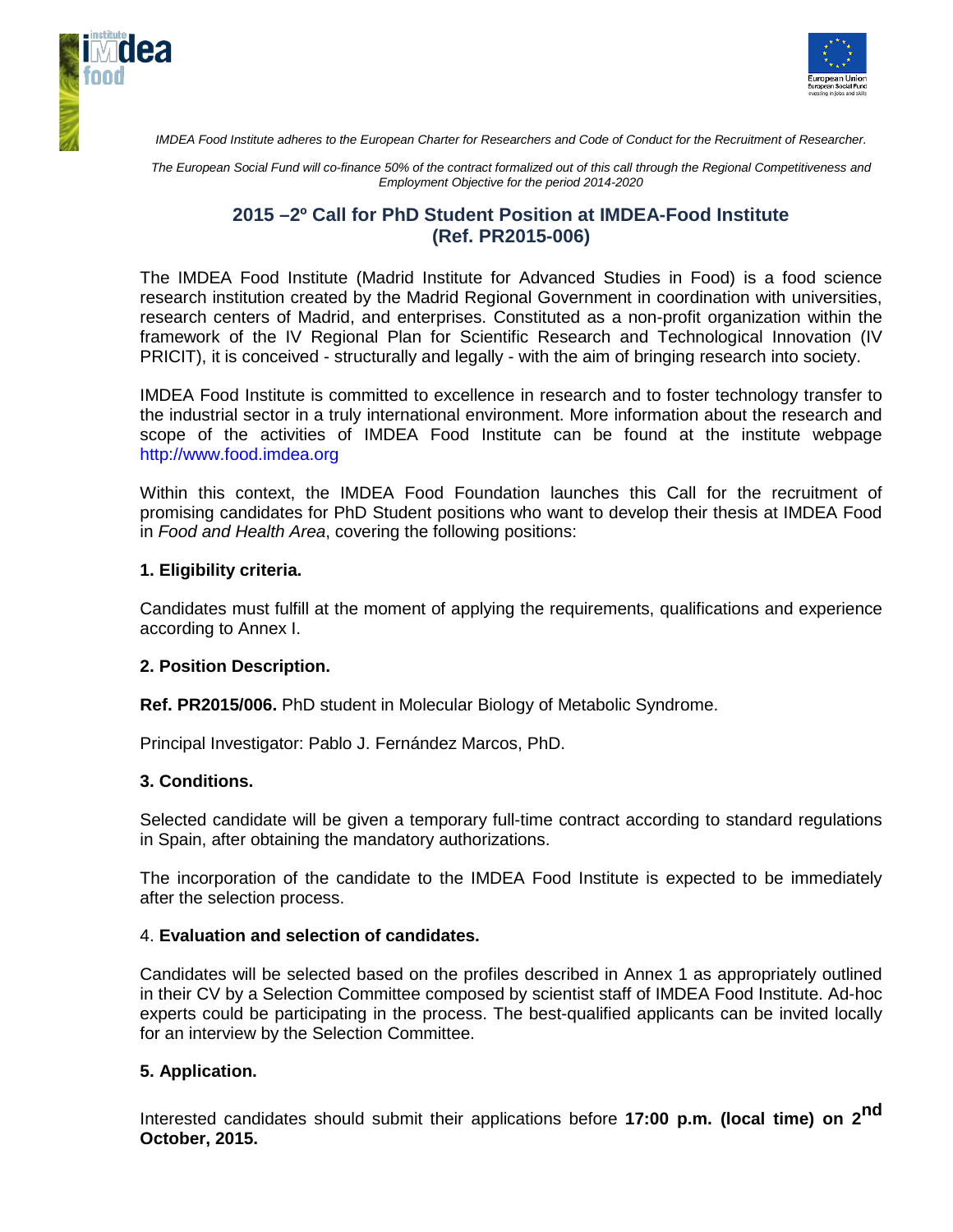



They must send by e-mail to rrhh.alimentacion@imdea.org, with the *Reference of the post,* the following documents:

## *1. Curriculum Vitae (including a cover letter)*

2. Bachelor ́s degree qualifications: the university transcripts with the average grade.

3. Copy of the admission document to a PhD Programme. If you do not have it yet, please indicate it in the Request Form and remember that it will be necessary at the moment of your incorporation to IMDEA.

4. The **Request Form** (excel format) available at the Institute ́s website: http://www.alimentacion.imdea.org

The results of the selection process will be published in the IMDEA Food Institute's web page http://www.alimentacion.imdea.org and the selected candidate will be notified by e-mail. The selected candidate will receive a contractual offer and - if he/she agrees with it - must accept it within five (5) days after notification.

## **6. Data Protection Policy.**

Pursuant to the provisions of Organic Law 15/1999 of 13 December, of Personal Data Protection, and Royal Decree 1720/2007 of 21 December, approving the regulations that develop Organic Law 15/1999 of 13 December, of Personal Data Protection, we inform you that the personal data contained in the CV you sent us will be recorded in a file for which the IMDEA FOOD FOUNDATION with registered office at Ctra. de Cantoblanco, no 8 28049 Madrid (Spain),with the sole purpose of rights of access, rectification, cancellation and objection to their personal data by contacting the IMDEA FOOD FOUNDATION at the above address or by sending us an e-mail to rrhh.alimentacion@imdea.org.

## **7. Publicity.**

Publicity of this call will be given in the following websites:

IMDEA ALIMENTACION: [http://www.alimentacion.imdea.org](http://www.alimentacion.imdea.org/)

Madrid+d: www.madrimasd.org/

#### Madrid, September 2015

ENTIDAD FUNDACION ENTIDAD FUNDACION FRIMAD digitalmente poet NTOAD FUNDACION<br>IMDEA ALLIMENTACION - CIF GRACLERO PADA GUILLERMO JESUS - NE 73074725E<br>G84912724 - NOMBRE Mondre de econocimiento (DN; c=55, o=FMMT,<br>G84912724 - NOMBRE Mondre de c G84912724 - NOMBRE REGLERO RADA GUILLERMO FUNDACION IMDEA ALIMENTACION - CIF G84912724 JESUS - NIF 73074725E

73074725E Fecha: 2015.09.17 14:51:48 +02'00'

Guillermo Reglero Rada

Director of IMDEA Food Institute